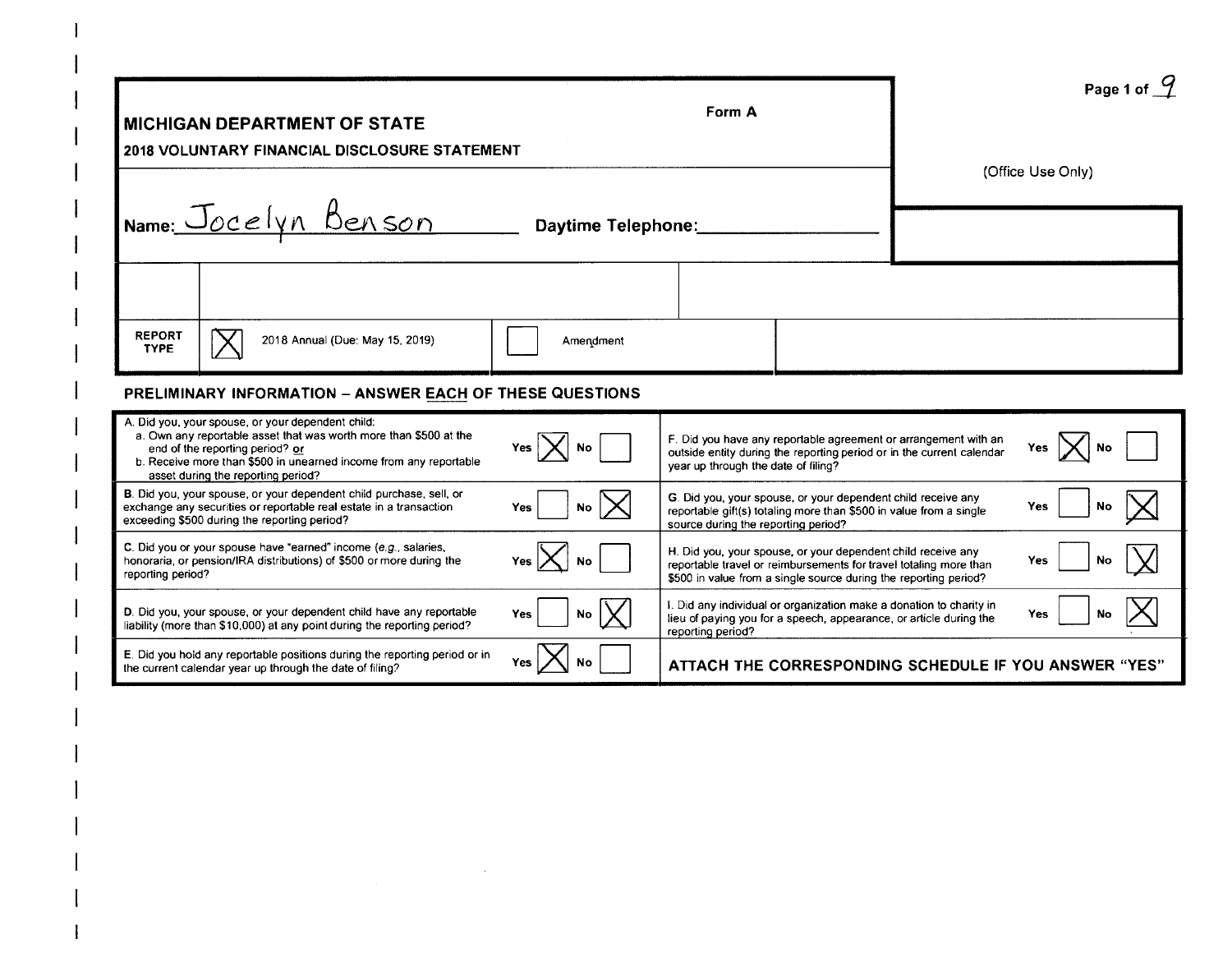SCHEDULE A - ASSETS & "UNEARNED INCOME" **IName:**  $\frac{Jocelyn \text{Benson}}{Name}$  Page 2 of 9

| <b>BLOCK A</b>                                                                                                                                                                                                                                                                                                                                                                                                                                                                                                                                                                                                                                                                                                                                                                                                                                                                                                                                    |       |            |                                                                                                                                                                                                             |                   |                    |                       | <b>BLOCK B</b>      |                       |                         |                          |                           |                   |                                  |         |                  |      |                 |               | <b>BLOCK C</b>        |              |                                                                                                                                                                                                                                                                                                        |      |           |               |                                      |                 | <b>BLOCK D</b>  |                                                            |                    |                       |                         |                  |                                               | <b>BLOCK E</b>                                                                                                                                                                                                                                                                                                                                                                                                 |
|---------------------------------------------------------------------------------------------------------------------------------------------------------------------------------------------------------------------------------------------------------------------------------------------------------------------------------------------------------------------------------------------------------------------------------------------------------------------------------------------------------------------------------------------------------------------------------------------------------------------------------------------------------------------------------------------------------------------------------------------------------------------------------------------------------------------------------------------------------------------------------------------------------------------------------------------------|-------|------------|-------------------------------------------------------------------------------------------------------------------------------------------------------------------------------------------------------------|-------------------|--------------------|-----------------------|---------------------|-----------------------|-------------------------|--------------------------|---------------------------|-------------------|----------------------------------|---------|------------------|------|-----------------|---------------|-----------------------|--------------|--------------------------------------------------------------------------------------------------------------------------------------------------------------------------------------------------------------------------------------------------------------------------------------------------------|------|-----------|---------------|--------------------------------------|-----------------|-----------------|------------------------------------------------------------|--------------------|-----------------------|-------------------------|------------------|-----------------------------------------------|----------------------------------------------------------------------------------------------------------------------------------------------------------------------------------------------------------------------------------------------------------------------------------------------------------------------------------------------------------------------------------------------------------------|
| <b>Assets and/or Income Sources</b>                                                                                                                                                                                                                                                                                                                                                                                                                                                                                                                                                                                                                                                                                                                                                                                                                                                                                                               |       |            |                                                                                                                                                                                                             |                   |                    | <b>Value of Asset</b> |                     |                       |                         |                          |                           |                   |                                  |         |                  |      |                 |               | <b>Type of Income</b> |              |                                                                                                                                                                                                                                                                                                        |      |           |               |                                      |                 |                 | <b>Amount of Income</b>                                    |                    |                       |                         |                  |                                               | Transaction                                                                                                                                                                                                                                                                                                                                                                                                    |
| Identify (a) each asset held for Investment or Indicate value of asset at close of the reporting period. If you use a Check all columns that apply. For acoounts that Forassets for which you checked Tax-Deferred" In Block C<br>production of income and with a fair market value valuation method other than fair market value, please specify the method generate tax-deferred income (such as 401(k), IRA, or may check the "None" column. For all other as<br>exceeding \$500 at the end of the reporting period,<br>and (b) any other reportable asset or source of<br>income that generated more than \$500 in "unearned"<br>income during the year.<br>Provide complete names of stocks and mutual funds, you have no interest.<br>(do not use only ticker symbols).<br>For atl IRAs and other retirement plans (such as<br>401(k) plans) provide the value for each asset held in<br>the account that exceeds the reporting thresholds, | used. |            | If an asset was sold during the reporting period and is included only<br>because it generated income, the value should be "None,"<br>Column M is for assets held by your spouse or dependent child in which |                   |                    |                       |                     |                       |                         |                          |                           |                   |                                  | period. |                  |      |                 |               |                       |              | column. Dividends, interest, and capital gains, Dividends, interest, and capital gains, even if reinvested,<br>even if reinvested, must be disclosed as income¶must be disclosed as income for assets held in taxable∎exchanges(E)<br>if the asset generated no income during the reporting generated. |      |           |               | child in which you have no interest. |                 |                 | "Column XII is for assets held by your spouse or dependent |                    |                       |                         |                  |                                               | Indicate if the<br>529 accounts), you may check the "Tax-Deferred" category of income by checking the appropriate box below. purchases (P),<br>sales (S), or<br>for assets held in taxable accounts. Check "None" accounts. Check "None" if no income was earned or exceeding \$500<br>in the reporting<br>period.<br>If only a portion of<br>an asset was sold,<br>please indicate as<br>follows: (S (part)). |
| For bank and other cash accounts, total the amount<br>in all interest-bearing accounts. If the total is over<br>\$500, list every financial institution where there is<br>more than \$500 in interest-bearing accounts.                                                                                                                                                                                                                                                                                                                                                                                                                                                                                                                                                                                                                                                                                                                           | A     | В          | Ć                                                                                                                                                                                                           | D                 | E.                 | F.                    | G                   | H                     |                         | Ĵ                        | κ                         | Ł                 | M                                |         |                  |      |                 |               |                       |              |                                                                                                                                                                                                                                                                                                        |      |           | $\mathbf{H}$  | ${\bf N}$                            | v               | M               | ٧ı                                                         | VIII               | <b>IX</b>             | x                       | $x_1$            | <b>XII</b>                                    | Leave this column<br>blank if there are<br>no transactions<br>that exceeded<br>\$500.                                                                                                                                                                                                                                                                                                                          |
| For rental and other real property held for investment,<br>provide a complete address or description, e.g.<br>"rental property," and a city and state.                                                                                                                                                                                                                                                                                                                                                                                                                                                                                                                                                                                                                                                                                                                                                                                            |       |            |                                                                                                                                                                                                             |                   |                    |                       |                     |                       |                         |                          |                           |                   |                                  |         |                  |      |                 |               |                       |              |                                                                                                                                                                                                                                                                                                        |      |           |               |                                      |                 |                 |                                                            |                    |                       |                         |                  |                                               |                                                                                                                                                                                                                                                                                                                                                                                                                |
| For an ownership interest in a privately-held business<br>that is not publicly traded, state the name of the<br>business, the nature of its activities, and its<br>geographic location in Block A.                                                                                                                                                                                                                                                                                                                                                                                                                                                                                                                                                                                                                                                                                                                                                |       |            |                                                                                                                                                                                                             |                   |                    |                       |                     |                       |                         |                          |                           |                   |                                  |         |                  |      |                 |               |                       |              |                                                                                                                                                                                                                                                                                                        |      |           |               |                                      |                 |                 |                                                            |                    |                       |                         |                  |                                               |                                                                                                                                                                                                                                                                                                                                                                                                                |
| Exclude: Your personal residence, including second<br>homes and vacation homes (unless there was rental<br>income during the reporting period); and any financial<br>interest in, or income derived from, a state<br>retirement program, including the Thrift Savings Plan.                                                                                                                                                                                                                                                                                                                                                                                                                                                                                                                                                                                                                                                                       |       |            |                                                                                                                                                                                                             |                   |                    |                       |                     |                       |                         |                          |                           |                   |                                  |         |                  |      |                 |               |                       |              |                                                                                                                                                                                                                                                                                                        |      |           |               |                                      |                 |                 |                                                            |                    |                       |                         |                  |                                               |                                                                                                                                                                                                                                                                                                                                                                                                                |
| If you report a privately-traded fund that is an<br>Excepted Investment Fund, please check the "EIF"<br>box.                                                                                                                                                                                                                                                                                                                                                                                                                                                                                                                                                                                                                                                                                                                                                                                                                                      |       |            |                                                                                                                                                                                                             |                   |                    |                       |                     |                       |                         |                          |                           |                   |                                  |         |                  |      |                 |               |                       |              |                                                                                                                                                                                                                                                                                                        |      |           |               |                                      |                 |                 |                                                            |                    |                       |                         |                  |                                               |                                                                                                                                                                                                                                                                                                                                                                                                                |
| If you so choose, you may indicate that an asset of<br>income source is that of your spouse (SP) or<br>dependent child (DC), or jointly held with anyone<br>(JT), in the optional column on the far left.                                                                                                                                                                                                                                                                                                                                                                                                                                                                                                                                                                                                                                                                                                                                         |       |            | \$1.001-\$15,000                                                                                                                                                                                            | \$15,001-\$50,000 | \$50,001-\$100,000 | \$100.001-\$250.000   | \$250.001-\$500.000 | \$500.001-\$1.000.000 | \$1,000,001-\$5,000,000 | \$5,000,001-\$25,000,000 | \$25,000,001-\$50,000,000 | Over \$50,000,000 | Spouse/DC Asset over \$1,000,000 |         | <b>DIVIDENDS</b> |      |                 | CAPITAL GAINS | EXCEPTED/BLIND TRUST  | TAX-DEFERRED | Specify: e.g Partnership Income or Farm Income)<br>Other Type of Incame                                                                                                                                                                                                                                |      |           | \$201 \$1.000 | \$1,001-\$2.500                      | \$2.501-\$5.000 | 55,001-\$15,000 | \$15,001-\$50,000                                          | \$50,001-\$100,000 | \$100,001-\$1,000,000 | \$1,000,001-\$5,000,000 | Over \$5,000,000 | Spouse/DC Asset with Income over \$1,000,000* |                                                                                                                                                                                                                                                                                                                                                                                                                |
| For a detailed discussion of Schedule A<br>requirements, please refer to the instruction booklet.                                                                                                                                                                                                                                                                                                                                                                                                                                                                                                                                                                                                                                                                                                                                                                                                                                                 | I§    | \$1-51,000 |                                                                                                                                                                                                             |                   |                    |                       |                     |                       |                         |                          |                           |                   |                                  | NONE    |                  | RENT | <b>INTEREST</b> |               |                       |              |                                                                                                                                                                                                                                                                                                        | None | \$1-\$200 |               |                                      |                 |                 |                                                            |                    |                       |                         |                  |                                               | P, S, S(part), or E                                                                                                                                                                                                                                                                                                                                                                                            |
| SP,<br>DC,<br>i Eif<br>¦ SP<br>Mega Corp. Stock                                                                                                                                                                                                                                                                                                                                                                                                                                                                                                                                                                                                                                                                                                                                                                                                                                                                                                   |       |            |                                                                                                                                                                                                             |                   | $\mathbf{x}$       |                       |                     |                       |                         |                          |                           |                   |                                  |         | x                |      |                 |               |                       |              |                                                                                                                                                                                                                                                                                                        |      |           |               | $\mathbf{x}$                         |                 |                 |                                                            |                    |                       |                         |                  |                                               | S(part)                                                                                                                                                                                                                                                                                                                                                                                                        |
| JΤ<br>Simon & Schuster<br>Examples:                                                                                                                                                                                                                                                                                                                                                                                                                                                                                                                                                                                                                                                                                                                                                                                                                                                                                                               |       |            | indefinite                                                                                                                                                                                                  |                   |                    |                       |                     |                       |                         |                          |                           |                   |                                  |         |                  |      |                 |               |                       |              | <b>Royalties</b>                                                                                                                                                                                                                                                                                       |      |           | X             |                                      |                 |                 |                                                            |                    |                       |                         |                  |                                               |                                                                                                                                                                                                                                                                                                                                                                                                                |
| $\pmb{\chi}$<br>ABC Hedge Fund                                                                                                                                                                                                                                                                                                                                                                                                                                                                                                                                                                                                                                                                                                                                                                                                                                                                                                                    |       |            |                                                                                                                                                                                                             |                   |                    |                       | $\pmb{\times}$      |                       |                         |                          |                           |                   |                                  |         |                  |      |                 |               |                       |              | Partnership<br>Income                                                                                                                                                                                                                                                                                  |      |           |               |                                      | $\pmb{\chi}$    |                 |                                                            |                    |                       |                         |                  |                                               |                                                                                                                                                                                                                                                                                                                                                                                                                |
| <u>Chemical Bank</u>                                                                                                                                                                                                                                                                                                                                                                                                                                                                                                                                                                                                                                                                                                                                                                                                                                                                                                                              |       |            |                                                                                                                                                                                                             |                   |                    |                       |                     |                       |                         |                          |                           |                   |                                  |         |                  |      |                 |               |                       |              |                                                                                                                                                                                                                                                                                                        |      |           |               |                                      |                 |                 |                                                            |                    |                       |                         |                  |                                               |                                                                                                                                                                                                                                                                                                                                                                                                                |
| Credit Union<br>j)                                                                                                                                                                                                                                                                                                                                                                                                                                                                                                                                                                                                                                                                                                                                                                                                                                                                                                                                |       |            |                                                                                                                                                                                                             |                   |                    |                       |                     |                       |                         |                          |                           |                   |                                  |         |                  |      |                 |               |                       |              |                                                                                                                                                                                                                                                                                                        |      |           |               |                                      |                 |                 |                                                            |                    |                       |                         |                  |                                               |                                                                                                                                                                                                                                                                                                                                                                                                                |
| Bank<br>-i (<br>$\mathsf{p}_{\mathsf{\Lambda}}$                                                                                                                                                                                                                                                                                                                                                                                                                                                                                                                                                                                                                                                                                                                                                                                                                                                                                                   |       |            |                                                                                                                                                                                                             |                   |                    |                       |                     |                       |                         |                          |                           |                   |                                  |         |                  |      |                 |               |                       |              |                                                                                                                                                                                                                                                                                                        |      |           |               |                                      |                 |                 |                                                            |                    |                       |                         |                  |                                               |                                                                                                                                                                                                                                                                                                                                                                                                                |
| 403(B)                                                                                                                                                                                                                                                                                                                                                                                                                                                                                                                                                                                                                                                                                                                                                                                                                                                                                                                                            |       |            |                                                                                                                                                                                                             |                   |                    |                       | v                   |                       |                         |                          |                           |                   |                                  |         |                  |      |                 |               |                       |              |                                                                                                                                                                                                                                                                                                        |      |           |               |                                      |                 |                 |                                                            |                    |                       |                         |                  |                                               |                                                                                                                                                                                                                                                                                                                                                                                                                |
|                                                                                                                                                                                                                                                                                                                                                                                                                                                                                                                                                                                                                                                                                                                                                                                                                                                                                                                                                   |       |            |                                                                                                                                                                                                             |                   |                    |                       |                     |                       |                         |                          |                           |                   |                                  |         |                  |      |                 |               |                       |              |                                                                                                                                                                                                                                                                                                        |      |           |               |                                      |                 |                 |                                                            |                    |                       |                         |                  |                                               |                                                                                                                                                                                                                                                                                                                                                                                                                |
|                                                                                                                                                                                                                                                                                                                                                                                                                                                                                                                                                                                                                                                                                                                                                                                                                                                                                                                                                   |       |            |                                                                                                                                                                                                             |                   |                    |                       |                     |                       |                         |                          |                           |                   |                                  |         |                  |      |                 |               |                       |              |                                                                                                                                                                                                                                                                                                        |      |           |               |                                      |                 |                 |                                                            |                    |                       |                         |                  |                                               |                                                                                                                                                                                                                                                                                                                                                                                                                |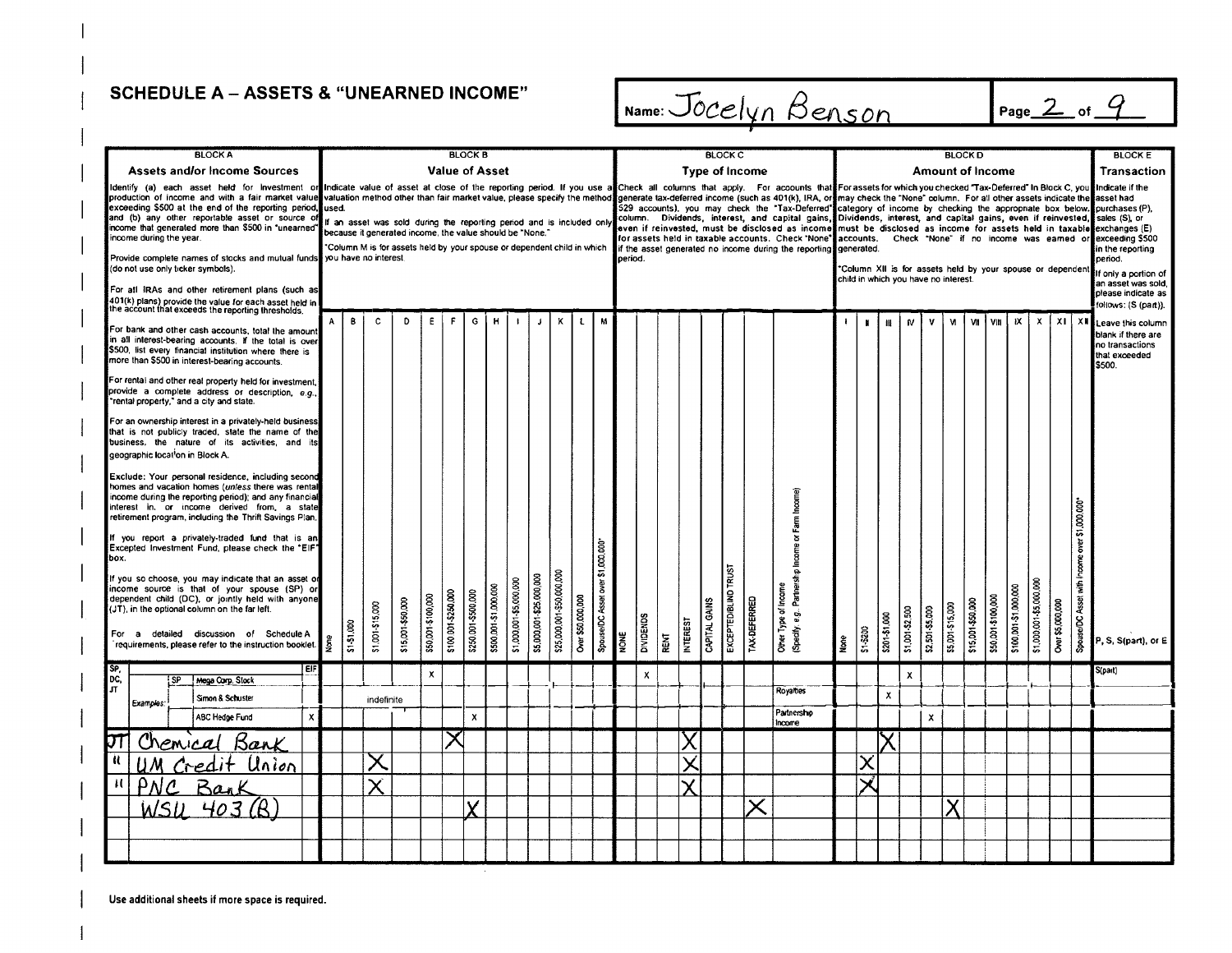### **SCHEDULE A - ASSETS & "UNEARNED INCOME"**

Name: Jocelyn Benson

 $\frac{3}{2}$  of  $\frac{9}{2}$ 

|                 | <b>BLOCK A</b>                      |      |             |                  |                   |                    | <b>BLOCK B</b>      |                     |                       |                         |                          |                           |                   |              |                                  |      |           |      |                 |               | <b>BLOCK C</b>     |                       |                                                                            |                         |                |               |                 |                 |                  | <b>BLOCKD</b>     |                    |                         |                         |                  |                                              | <b>BLOCK E</b>       |
|-----------------|-------------------------------------|------|-------------|------------------|-------------------|--------------------|---------------------|---------------------|-----------------------|-------------------------|--------------------------|---------------------------|-------------------|--------------|----------------------------------|------|-----------|------|-----------------|---------------|--------------------|-----------------------|----------------------------------------------------------------------------|-------------------------|----------------|---------------|-----------------|-----------------|------------------|-------------------|--------------------|-------------------------|-------------------------|------------------|----------------------------------------------|----------------------|
|                 | <b>Assets and/or Income Sources</b> |      |             |                  |                   |                    | Value of Asset      |                     |                       |                         |                          |                           |                   |              |                                  |      |           |      |                 |               |                    | <b>Type of Income</b> |                                                                            | <b>Amount of Income</b> |                |               |                 |                 | Transaction      |                   |                    |                         |                         |                  |                                              |                      |
|                 |                                     |      |             |                  |                   |                    |                     |                     |                       |                         |                          |                           |                   |              |                                  |      |           |      |                 |               |                    |                       |                                                                            |                         |                |               |                 |                 |                  |                   |                    |                         |                         |                  |                                              |                      |
|                 |                                     | A    | B           | $\mathbf{C}$     | $\mathbf{D}$      | $\epsilon$         | F                   | G                   | H                     | $\mathbf{I}$            | $\mathsf J$              | К                         |                   | $\mathbf{L}$ | M                                |      |           |      |                 |               |                    |                       |                                                                            | $\mathbf{I}$            | $\blacksquare$ | $\mathbf{u}$  | ${\bf W}$       | $\mathsf{v}$    | ∣ vi j           |                   | VII   VIII         | $\mathsf{I} \mathsf{X}$ | $\mathsf{x}$            |                  | $x_1$   $x_1$                                |                      |
|                 |                                     |      |             |                  |                   |                    |                     |                     |                       |                         |                          |                           |                   |              |                                  |      |           |      |                 |               |                    |                       |                                                                            |                         |                |               |                 |                 |                  |                   |                    |                         |                         |                  |                                              |                      |
|                 |                                     |      |             |                  |                   |                    |                     |                     |                       |                         |                          |                           |                   |              |                                  |      |           |      |                 |               |                    |                       |                                                                            |                         |                |               |                 |                 |                  |                   |                    |                         |                         |                  |                                              |                      |
|                 |                                     |      |             |                  |                   |                    |                     |                     |                       |                         |                          |                           |                   |              |                                  |      |           |      |                 |               |                    |                       |                                                                            |                         |                |               |                 |                 |                  |                   |                    |                         |                         |                  |                                              |                      |
|                 |                                     |      |             |                  |                   |                    |                     |                     |                       |                         |                          |                           |                   |              |                                  |      |           |      |                 |               |                    |                       | Other Type of Income<br>{Specify: e.g., Partnership Income or Farm Income} |                         |                |               |                 |                 |                  |                   |                    |                         |                         |                  |                                              |                      |
|                 |                                     |      |             |                  |                   |                    |                     |                     |                       |                         |                          |                           |                   |              |                                  |      |           |      |                 |               |                    |                       |                                                                            |                         |                |               |                 |                 |                  |                   |                    |                         |                         |                  |                                              |                      |
|                 |                                     |      |             |                  |                   |                    |                     |                     |                       |                         |                          |                           |                   |              |                                  |      |           |      |                 |               |                    |                       |                                                                            |                         |                |               |                 |                 |                  |                   |                    |                         |                         |                  |                                              |                      |
|                 |                                     |      |             |                  |                   |                    |                     |                     |                       |                         |                          |                           |                   |              |                                  |      |           |      |                 |               |                    |                       |                                                                            |                         |                |               |                 |                 |                  |                   |                    |                         |                         |                  |                                              |                      |
|                 |                                     |      |             |                  | \$15,001-\$50,000 | \$50,001-\$100,000 | \$100,001-\$250,000 | \$250,001 \$500,000 | \$500,001-\$1,000,000 | \$1,000,001-\$5,000,000 | \$5,000,001-\$25,000,000 | \$25,000,001-\$50,000,000 | Over \$50,000,000 |              | Spouse/DC Asset over \$1,000,000 |      |           |      |                 | CAPITAL GAINS | <b>BLIND TRUST</b> | <b>TAX-DEFERRED</b>   |                                                                            |                         |                |               |                 |                 |                  |                   |                    | \$100.001-\$1,000.000   | \$1,000,001-\$5,000.000 |                  |                                              |                      |
|                 |                                     | None | \$1-\$1.000 | \$1,001-\$15,000 |                   |                    |                     |                     |                       |                         |                          |                           |                   |              |                                  | NONE | DIVIDENDS | RENT | <b>INTEREST</b> |               |                    |                       |                                                                            | None                    | $rac{80}{25}$  | \$201-\$1.000 | \$1,001-\$2,500 | \$2,501-\$5,000 | \$5,001-\$15,000 | \$15,001-\$50,000 | \$50,001-\$100.000 |                         |                         | Over \$5,000,000 | Spouse/DC Asset with Income over \$1,000,000 | P. S. S(part), or E. |
| $\frac{SP}{gt}$ | EIF<br><b>ASSET NAME</b>            |      |             |                  |                   |                    |                     |                     |                       |                         |                          |                           |                   |              |                                  |      |           |      |                 |               |                    |                       |                                                                            |                         |                |               |                 |                 |                  |                   |                    |                         |                         |                  |                                              |                      |
| $5^{\rho}$      | 401 (K)                             |      |             |                  |                   |                    | χ                   |                     |                       |                         |                          |                           |                   |              |                                  |      |           |      |                 |               |                    | $\pmb{\times}$        |                                                                            |                         |                |               |                 |                 |                  |                   |                    |                         |                         |                  |                                              |                      |
|                 |                                     |      |             |                  |                   |                    |                     |                     |                       |                         |                          |                           |                   |              |                                  |      |           |      |                 |               |                    |                       |                                                                            |                         |                |               |                 |                 |                  |                   |                    |                         |                         |                  |                                              |                      |
|                 |                                     |      |             |                  |                   |                    |                     |                     |                       |                         |                          |                           |                   |              |                                  |      |           |      |                 |               |                    |                       |                                                                            |                         |                |               |                 |                 |                  |                   |                    |                         |                         |                  |                                              |                      |
|                 |                                     |      |             |                  |                   |                    |                     |                     |                       |                         |                          |                           |                   |              |                                  |      |           |      |                 |               |                    |                       |                                                                            |                         |                |               |                 |                 |                  |                   |                    |                         |                         |                  |                                              |                      |
|                 |                                     |      |             |                  |                   |                    |                     |                     |                       |                         |                          |                           |                   |              |                                  |      |           |      |                 |               |                    |                       |                                                                            |                         |                |               |                 |                 |                  |                   |                    |                         |                         |                  |                                              |                      |
|                 |                                     |      |             |                  |                   |                    |                     |                     |                       |                         |                          |                           |                   |              |                                  |      |           |      |                 |               |                    |                       |                                                                            |                         |                |               |                 |                 |                  |                   |                    |                         |                         |                  |                                              |                      |
|                 |                                     |      |             |                  |                   |                    |                     |                     |                       |                         |                          |                           |                   |              |                                  |      |           |      |                 |               |                    |                       |                                                                            |                         |                |               |                 |                 |                  |                   |                    |                         |                         |                  |                                              |                      |
|                 |                                     |      |             |                  |                   |                    |                     |                     |                       |                         |                          |                           |                   |              |                                  |      |           |      |                 |               |                    |                       |                                                                            |                         |                |               |                 |                 |                  |                   |                    |                         |                         |                  |                                              |                      |
|                 |                                     |      |             |                  |                   |                    |                     |                     |                       |                         |                          |                           |                   |              |                                  |      |           |      |                 |               |                    |                       |                                                                            |                         |                |               |                 |                 |                  |                   |                    |                         |                         |                  |                                              |                      |
|                 |                                     |      |             |                  |                   |                    |                     |                     |                       |                         |                          |                           |                   |              |                                  |      |           |      |                 |               |                    |                       |                                                                            |                         |                |               |                 |                 |                  |                   |                    |                         |                         |                  |                                              |                      |
|                 |                                     |      |             |                  |                   |                    |                     |                     |                       |                         |                          |                           |                   |              |                                  |      |           |      |                 |               |                    |                       |                                                                            |                         |                |               |                 |                 |                  |                   |                    |                         |                         |                  |                                              |                      |
|                 |                                     |      |             |                  |                   |                    |                     |                     |                       |                         |                          |                           |                   |              |                                  |      |           |      |                 |               |                    |                       |                                                                            |                         |                |               |                 |                 |                  |                   |                    |                         |                         |                  |                                              |                      |
|                 |                                     |      |             |                  |                   |                    |                     |                     |                       |                         |                          |                           |                   |              |                                  |      |           |      |                 |               |                    |                       |                                                                            |                         |                |               |                 |                 |                  |                   |                    |                         |                         |                  |                                              |                      |
|                 |                                     |      |             |                  |                   |                    |                     |                     |                       |                         |                          |                           |                   |              |                                  |      |           |      |                 |               |                    |                       |                                                                            |                         |                |               |                 |                 |                  |                   |                    |                         |                         |                  |                                              |                      |
|                 |                                     |      |             |                  |                   |                    |                     |                     |                       |                         |                          |                           |                   |              |                                  |      |           |      |                 |               |                    |                       |                                                                            |                         |                |               |                 |                 |                  |                   |                    |                         |                         |                  |                                              |                      |

 $\bar{z}$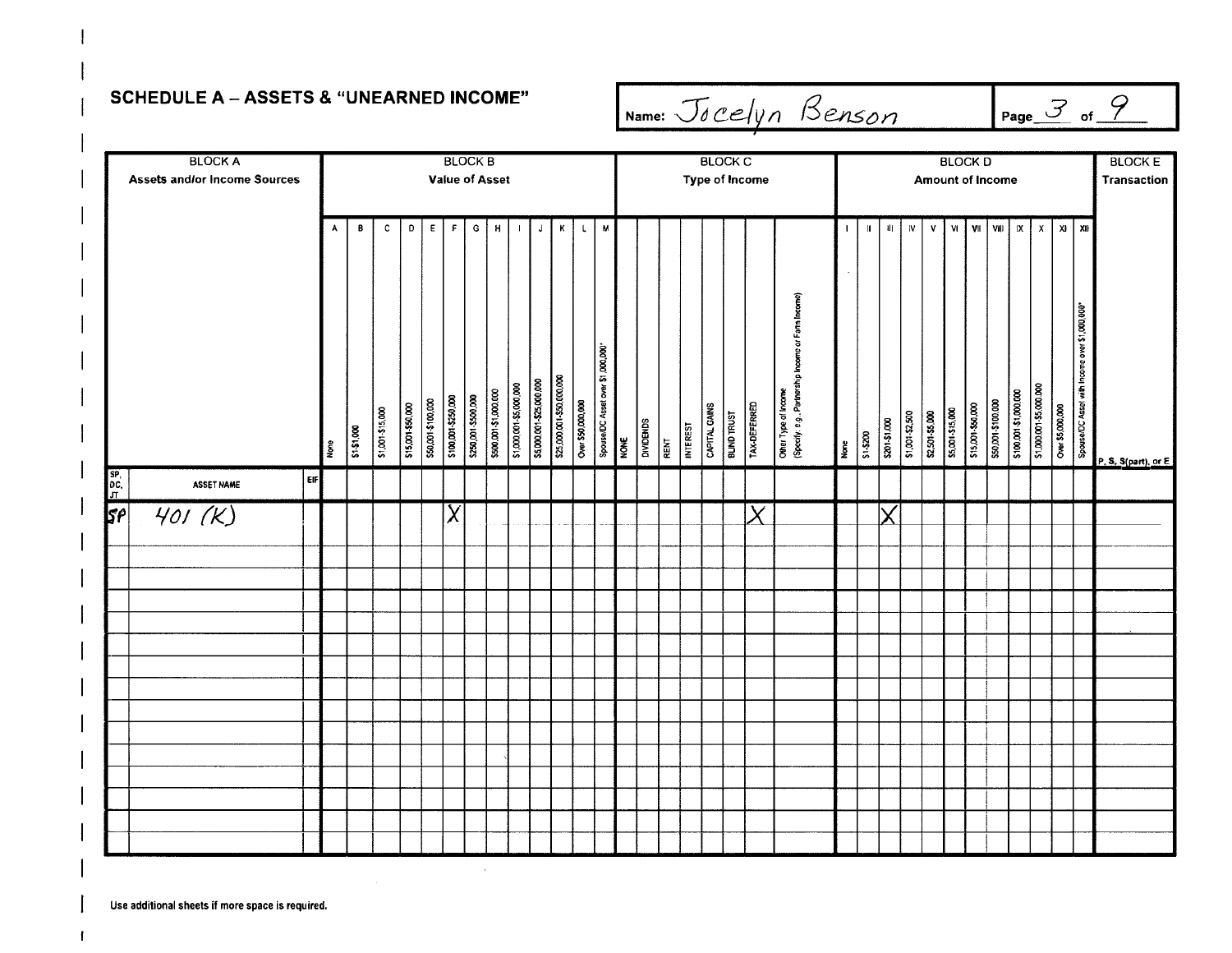## SCHEDULE B – TRANSACTIONS  $N/A$

| Report any purchase, sale, or exchange transactions that exceeded \$500 in the<br><b>Amount of Transaction</b><br><b>Type of Transaction</b><br>Date<br>reporting period of any security or real property he'd by you, your spouse, or your dependent child for investment or the production of income. Include transactions that<br>B<br>$\mathbf c$<br>D<br>E<br>$\mathsf{F}$<br>G<br>н<br>$\mathsf{J}$<br>A<br>$\mathbf{I}$<br>resulted in a capital loss. Provide a brief description of an exchange transaction.<br>Exclude transactions between you, your spouse, or dependent children, or the<br>Check Box if Ca <sub>ss</sub> tal Gain<br>Exceeded \$200 <sup>px</sup><br>purchase or sale of your personal residence, unless it generated rental income. If only<br>(MO/DA/YR) or<br>a portion of an asset is sold, please choose "partial sale" as the type of transaction.<br>Quarterly,<br>Over \$1,000,000"<br>(Spouse/DC Asset)<br>0ver \$50,000,000<br>Monthly, or Bi-<br>weekly, if<br>\$25,000,001-<br>\$50,000,000<br>Capital Gains: If a sales transaction resulted in a capital gain in excess of \$500, check<br>the "capital gains" box, unless it was an asset in a tax-deferred account, and disclose<br>\$5,000,001-<br>\$25,000,000<br>\$1,000,001-<br>\$5,000,000<br>Partial Sale<br>\$500,001<br>\$1.000,000<br>applicable<br>Exchange<br>\$250,001-<br>\$500,000<br>\$100,001-<br>\$250,000<br>\$50,001-<br>\$100,000<br>\$15,001-<br>\$50,000<br>Purchase<br>\$1,001-<br>\$15,000<br>the capital gain income on Schedule A.<br>$3a$ e<br>* Column K is for assets solely held by your spouse or dependent child.<br>SP, DC, JT<br>Asset<br>Mega Corp. Stock<br>Example<br>SP<br>$\mathbf{x}$<br>3/9/17<br>$\boldsymbol{\mathsf{x}}$<br>X |  |  |  |  |  |  |  |  |  |  |  |  |  |  |  |  |  |   |
|-------------------------------------------------------------------------------------------------------------------------------------------------------------------------------------------------------------------------------------------------------------------------------------------------------------------------------------------------------------------------------------------------------------------------------------------------------------------------------------------------------------------------------------------------------------------------------------------------------------------------------------------------------------------------------------------------------------------------------------------------------------------------------------------------------------------------------------------------------------------------------------------------------------------------------------------------------------------------------------------------------------------------------------------------------------------------------------------------------------------------------------------------------------------------------------------------------------------------------------------------------------------------------------------------------------------------------------------------------------------------------------------------------------------------------------------------------------------------------------------------------------------------------------------------------------------------------------------------------------------------------------------------------------------------------------------------------------------------------------------------------------------------|--|--|--|--|--|--|--|--|--|--|--|--|--|--|--|--|--|---|
|                                                                                                                                                                                                                                                                                                                                                                                                                                                                                                                                                                                                                                                                                                                                                                                                                                                                                                                                                                                                                                                                                                                                                                                                                                                                                                                                                                                                                                                                                                                                                                                                                                                                                                                                                                         |  |  |  |  |  |  |  |  |  |  |  |  |  |  |  |  |  |   |
|                                                                                                                                                                                                                                                                                                                                                                                                                                                                                                                                                                                                                                                                                                                                                                                                                                                                                                                                                                                                                                                                                                                                                                                                                                                                                                                                                                                                                                                                                                                                                                                                                                                                                                                                                                         |  |  |  |  |  |  |  |  |  |  |  |  |  |  |  |  |  | ĸ |
|                                                                                                                                                                                                                                                                                                                                                                                                                                                                                                                                                                                                                                                                                                                                                                                                                                                                                                                                                                                                                                                                                                                                                                                                                                                                                                                                                                                                                                                                                                                                                                                                                                                                                                                                                                         |  |  |  |  |  |  |  |  |  |  |  |  |  |  |  |  |  |   |
|                                                                                                                                                                                                                                                                                                                                                                                                                                                                                                                                                                                                                                                                                                                                                                                                                                                                                                                                                                                                                                                                                                                                                                                                                                                                                                                                                                                                                                                                                                                                                                                                                                                                                                                                                                         |  |  |  |  |  |  |  |  |  |  |  |  |  |  |  |  |  |   |
|                                                                                                                                                                                                                                                                                                                                                                                                                                                                                                                                                                                                                                                                                                                                                                                                                                                                                                                                                                                                                                                                                                                                                                                                                                                                                                                                                                                                                                                                                                                                                                                                                                                                                                                                                                         |  |  |  |  |  |  |  |  |  |  |  |  |  |  |  |  |  |   |
|                                                                                                                                                                                                                                                                                                                                                                                                                                                                                                                                                                                                                                                                                                                                                                                                                                                                                                                                                                                                                                                                                                                                                                                                                                                                                                                                                                                                                                                                                                                                                                                                                                                                                                                                                                         |  |  |  |  |  |  |  |  |  |  |  |  |  |  |  |  |  |   |
|                                                                                                                                                                                                                                                                                                                                                                                                                                                                                                                                                                                                                                                                                                                                                                                                                                                                                                                                                                                                                                                                                                                                                                                                                                                                                                                                                                                                                                                                                                                                                                                                                                                                                                                                                                         |  |  |  |  |  |  |  |  |  |  |  |  |  |  |  |  |  |   |
|                                                                                                                                                                                                                                                                                                                                                                                                                                                                                                                                                                                                                                                                                                                                                                                                                                                                                                                                                                                                                                                                                                                                                                                                                                                                                                                                                                                                                                                                                                                                                                                                                                                                                                                                                                         |  |  |  |  |  |  |  |  |  |  |  |  |  |  |  |  |  |   |
|                                                                                                                                                                                                                                                                                                                                                                                                                                                                                                                                                                                                                                                                                                                                                                                                                                                                                                                                                                                                                                                                                                                                                                                                                                                                                                                                                                                                                                                                                                                                                                                                                                                                                                                                                                         |  |  |  |  |  |  |  |  |  |  |  |  |  |  |  |  |  |   |
|                                                                                                                                                                                                                                                                                                                                                                                                                                                                                                                                                                                                                                                                                                                                                                                                                                                                                                                                                                                                                                                                                                                                                                                                                                                                                                                                                                                                                                                                                                                                                                                                                                                                                                                                                                         |  |  |  |  |  |  |  |  |  |  |  |  |  |  |  |  |  |   |
|                                                                                                                                                                                                                                                                                                                                                                                                                                                                                                                                                                                                                                                                                                                                                                                                                                                                                                                                                                                                                                                                                                                                                                                                                                                                                                                                                                                                                                                                                                                                                                                                                                                                                                                                                                         |  |  |  |  |  |  |  |  |  |  |  |  |  |  |  |  |  |   |
|                                                                                                                                                                                                                                                                                                                                                                                                                                                                                                                                                                                                                                                                                                                                                                                                                                                                                                                                                                                                                                                                                                                                                                                                                                                                                                                                                                                                                                                                                                                                                                                                                                                                                                                                                                         |  |  |  |  |  |  |  |  |  |  |  |  |  |  |  |  |  |   |
|                                                                                                                                                                                                                                                                                                                                                                                                                                                                                                                                                                                                                                                                                                                                                                                                                                                                                                                                                                                                                                                                                                                                                                                                                                                                                                                                                                                                                                                                                                                                                                                                                                                                                                                                                                         |  |  |  |  |  |  |  |  |  |  |  |  |  |  |  |  |  |   |
|                                                                                                                                                                                                                                                                                                                                                                                                                                                                                                                                                                                                                                                                                                                                                                                                                                                                                                                                                                                                                                                                                                                                                                                                                                                                                                                                                                                                                                                                                                                                                                                                                                                                                                                                                                         |  |  |  |  |  |  |  |  |  |  |  |  |  |  |  |  |  |   |
|                                                                                                                                                                                                                                                                                                                                                                                                                                                                                                                                                                                                                                                                                                                                                                                                                                                                                                                                                                                                                                                                                                                                                                                                                                                                                                                                                                                                                                                                                                                                                                                                                                                                                                                                                                         |  |  |  |  |  |  |  |  |  |  |  |  |  |  |  |  |  |   |
|                                                                                                                                                                                                                                                                                                                                                                                                                                                                                                                                                                                                                                                                                                                                                                                                                                                                                                                                                                                                                                                                                                                                                                                                                                                                                                                                                                                                                                                                                                                                                                                                                                                                                                                                                                         |  |  |  |  |  |  |  |  |  |  |  |  |  |  |  |  |  |   |
|                                                                                                                                                                                                                                                                                                                                                                                                                                                                                                                                                                                                                                                                                                                                                                                                                                                                                                                                                                                                                                                                                                                                                                                                                                                                                                                                                                                                                                                                                                                                                                                                                                                                                                                                                                         |  |  |  |  |  |  |  |  |  |  |  |  |  |  |  |  |  |   |
|                                                                                                                                                                                                                                                                                                                                                                                                                                                                                                                                                                                                                                                                                                                                                                                                                                                                                                                                                                                                                                                                                                                                                                                                                                                                                                                                                                                                                                                                                                                                                                                                                                                                                                                                                                         |  |  |  |  |  |  |  |  |  |  |  |  |  |  |  |  |  |   |
|                                                                                                                                                                                                                                                                                                                                                                                                                                                                                                                                                                                                                                                                                                                                                                                                                                                                                                                                                                                                                                                                                                                                                                                                                                                                                                                                                                                                                                                                                                                                                                                                                                                                                                                                                                         |  |  |  |  |  |  |  |  |  |  |  |  |  |  |  |  |  |   |
|                                                                                                                                                                                                                                                                                                                                                                                                                                                                                                                                                                                                                                                                                                                                                                                                                                                                                                                                                                                                                                                                                                                                                                                                                                                                                                                                                                                                                                                                                                                                                                                                                                                                                                                                                                         |  |  |  |  |  |  |  |  |  |  |  |  |  |  |  |  |  |   |
|                                                                                                                                                                                                                                                                                                                                                                                                                                                                                                                                                                                                                                                                                                                                                                                                                                                                                                                                                                                                                                                                                                                                                                                                                                                                                                                                                                                                                                                                                                                                                                                                                                                                                                                                                                         |  |  |  |  |  |  |  |  |  |  |  |  |  |  |  |  |  |   |
|                                                                                                                                                                                                                                                                                                                                                                                                                                                                                                                                                                                                                                                                                                                                                                                                                                                                                                                                                                                                                                                                                                                                                                                                                                                                                                                                                                                                                                                                                                                                                                                                                                                                                                                                                                         |  |  |  |  |  |  |  |  |  |  |  |  |  |  |  |  |  |   |
|                                                                                                                                                                                                                                                                                                                                                                                                                                                                                                                                                                                                                                                                                                                                                                                                                                                                                                                                                                                                                                                                                                                                                                                                                                                                                                                                                                                                                                                                                                                                                                                                                                                                                                                                                                         |  |  |  |  |  |  |  |  |  |  |  |  |  |  |  |  |  |   |
|                                                                                                                                                                                                                                                                                                                                                                                                                                                                                                                                                                                                                                                                                                                                                                                                                                                                                                                                                                                                                                                                                                                                                                                                                                                                                                                                                                                                                                                                                                                                                                                                                                                                                                                                                                         |  |  |  |  |  |  |  |  |  |  |  |  |  |  |  |  |  |   |
|                                                                                                                                                                                                                                                                                                                                                                                                                                                                                                                                                                                                                                                                                                                                                                                                                                                                                                                                                                                                                                                                                                                                                                                                                                                                                                                                                                                                                                                                                                                                                                                                                                                                                                                                                                         |  |  |  |  |  |  |  |  |  |  |  |  |  |  |  |  |  |   |
|                                                                                                                                                                                                                                                                                                                                                                                                                                                                                                                                                                                                                                                                                                                                                                                                                                                                                                                                                                                                                                                                                                                                                                                                                                                                                                                                                                                                                                                                                                                                                                                                                                                                                                                                                                         |  |  |  |  |  |  |  |  |  |  |  |  |  |  |  |  |  |   |
|                                                                                                                                                                                                                                                                                                                                                                                                                                                                                                                                                                                                                                                                                                                                                                                                                                                                                                                                                                                                                                                                                                                                                                                                                                                                                                                                                                                                                                                                                                                                                                                                                                                                                                                                                                         |  |  |  |  |  |  |  |  |  |  |  |  |  |  |  |  |  |   |
|                                                                                                                                                                                                                                                                                                                                                                                                                                                                                                                                                                                                                                                                                                                                                                                                                                                                                                                                                                                                                                                                                                                                                                                                                                                                                                                                                                                                                                                                                                                                                                                                                                                                                                                                                                         |  |  |  |  |  |  |  |  |  |  |  |  |  |  |  |  |  |   |
|                                                                                                                                                                                                                                                                                                                                                                                                                                                                                                                                                                                                                                                                                                                                                                                                                                                                                                                                                                                                                                                                                                                                                                                                                                                                                                                                                                                                                                                                                                                                                                                                                                                                                                                                                                         |  |  |  |  |  |  |  |  |  |  |  |  |  |  |  |  |  |   |
|                                                                                                                                                                                                                                                                                                                                                                                                                                                                                                                                                                                                                                                                                                                                                                                                                                                                                                                                                                                                                                                                                                                                                                                                                                                                                                                                                                                                                                                                                                                                                                                                                                                                                                                                                                         |  |  |  |  |  |  |  |  |  |  |  |  |  |  |  |  |  |   |

Name: Jocelyn Benson Page 4 of 9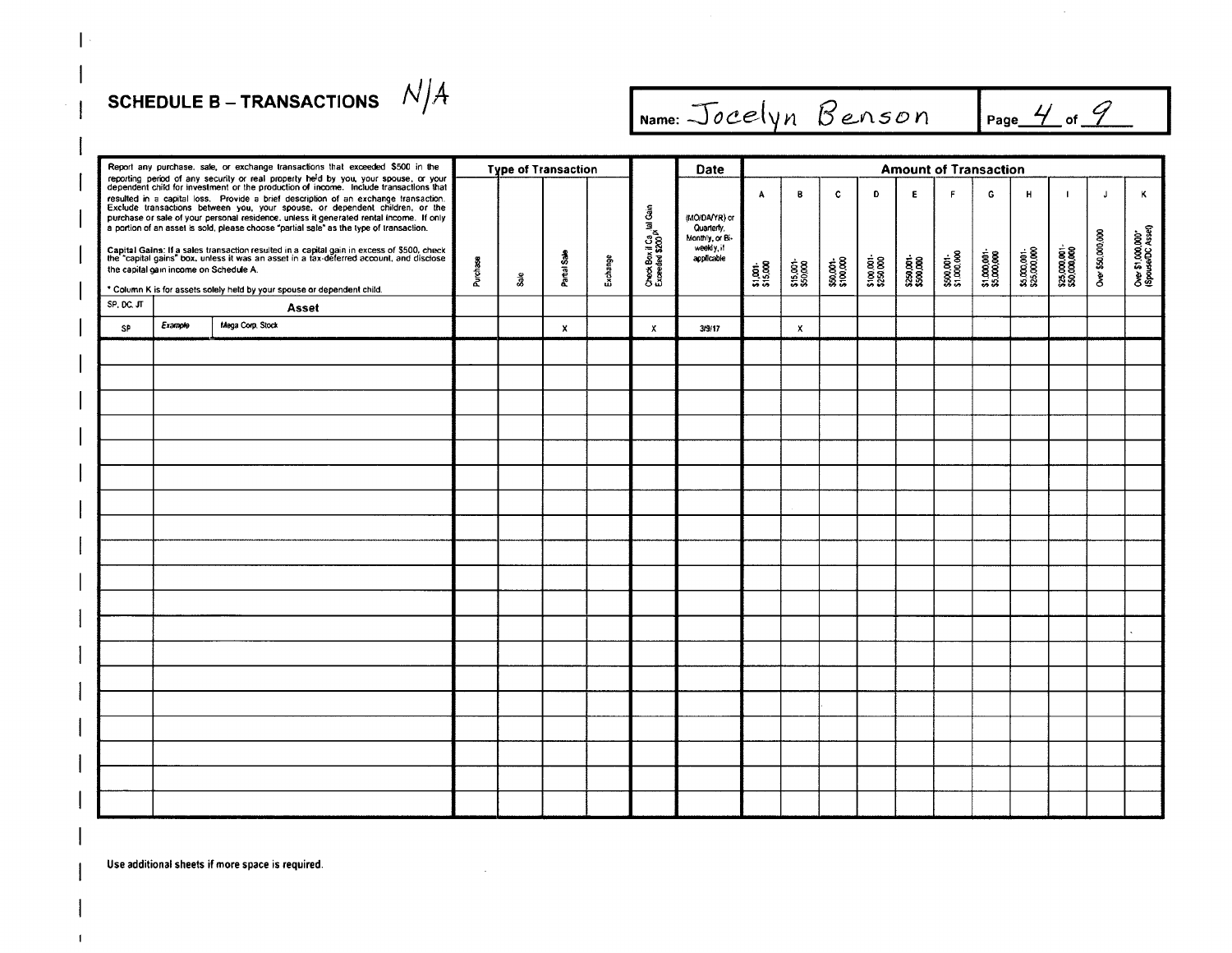#### **SCHEDULE C - EARNED INCOME**

Name: Jocelyn Benson

Page  $5$  of  $9$ 

List the source, type, and amount of earned income from any source (other than the filer's current employment by the state of Michigan) totaling \$500 or more during the reporting period. For a spouse, list the source and amount of any honoraria; list only the source for other spouse earned income exceeding \$500. See examples below.

EXCLUDE: Military pay (such as National Guard or Reserve pay), state of Michigan retirement programs, and benefits received under the Social Security Act.

| Source (include date of receipt for honoraria)                                                                             | <b>Type</b>                                                                                  | Amount                                       |
|----------------------------------------------------------------------------------------------------------------------------|----------------------------------------------------------------------------------------------|----------------------------------------------|
| <b>Keene State</b><br>State of Maryland<br>Examples:<br>Civil War Roundtable (Oct. 2)<br>Ontario County Board of Education | Approved Teaching Fee<br><b>Legislative Pension</b><br>Spouse Speech<br><b>Spouse Salary</b> | \$6,000<br>\$18.000<br>\$1,000<br><b>N/A</b> |
|                                                                                                                            |                                                                                              | \$300,000                                    |
|                                                                                                                            | Salary<br>Salary                                                                             | $\mathcal{Q}$<br>70,000                      |
| Ross Initiative In Sports<br>Wayne State University<br>City of Detroit                                                     | Spouse Salary                                                                                | $\frac{4}{165,000}$                          |
|                                                                                                                            |                                                                                              |                                              |
|                                                                                                                            |                                                                                              |                                              |
|                                                                                                                            |                                                                                              |                                              |
|                                                                                                                            |                                                                                              |                                              |
|                                                                                                                            |                                                                                              |                                              |
|                                                                                                                            |                                                                                              |                                              |
|                                                                                                                            |                                                                                              |                                              |
|                                                                                                                            |                                                                                              |                                              |
|                                                                                                                            |                                                                                              |                                              |
|                                                                                                                            |                                                                                              |                                              |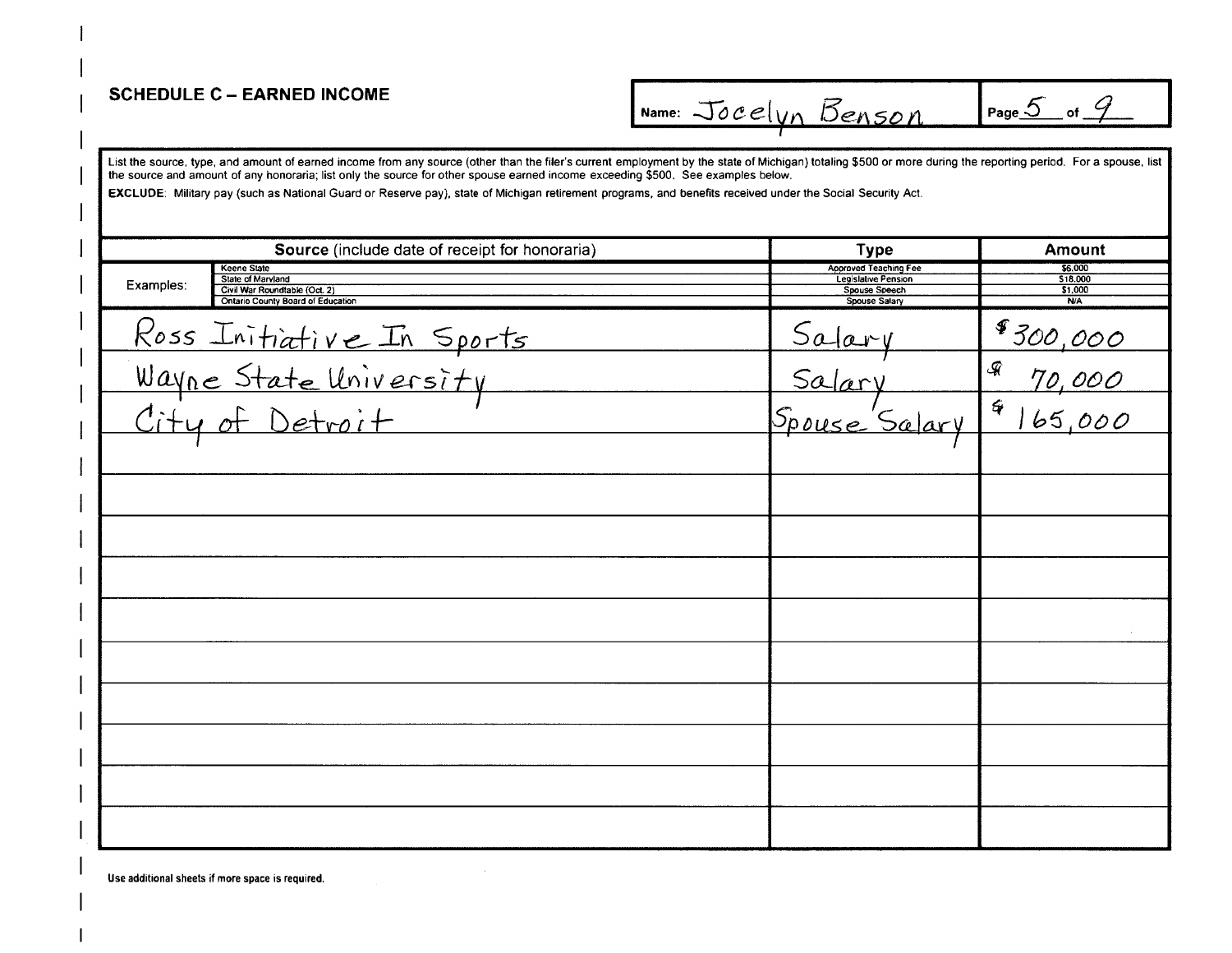#### **SCHEDULE D - LIABILITIES**

Report liabilities of over \$10,000 owed to any one creditor at any time during the reporting period by you, your spouse or your dependent child. Mark the highest amount owed during the reporting period. Exclude: Any mortgage on your personal residence (unless you rent it out); loans secured by automobiles, household furniture, or appliances; liabilities of a business in which you own an interest (unless you are personally liable); and liabilities owed to you by a spouse or the child, parent, or sibling of you or your spouse. Report a revolving charge account (i.e., credit card) only if the balance at the close of the reporting period exceeded \$500. Column K is for liabilities held solely by your spouse or dependent child.

|               |             |                              |                                                             |                                        |                       |                            |                             |                              |                                      | <b>Amount of Liability</b>      |                                  |                                   |                               |                         |                                                |
|---------------|-------------|------------------------------|-------------------------------------------------------------|----------------------------------------|-----------------------|----------------------------|-----------------------------|------------------------------|--------------------------------------|---------------------------------|----------------------------------|-----------------------------------|-------------------------------|-------------------------|------------------------------------------------|
| SP.<br>DC. JT |             | Creditor                     | <b>Date</b><br>Liability<br><b>Incurred</b><br><b>MO/YR</b> | <b>Type of Liability</b>               | \$10,001-<br>\$15,000 | В<br>\$15,001-<br>\$50,000 | c<br>\$50,001-<br>\$100,000 | D<br>\$100,001-<br>\$250,000 | E.<br><b>\$250,001-</b><br>\$500,000 | .F<br>\$500,001-<br>\$1,000,000 | G<br>\$1,000,001-<br>\$5,000,000 | н<br>\$5,000,001-<br>\$25,000,000 | \$25,000,001-<br>\$50,000,000 | J.<br>Over \$50,000,000 | к<br>Over \$1,000,000<br>(Spouse/DC Liability) |
|               | Example     | First Bank of Wilmington, DE | 5/15                                                        | Mortgage on Rental Property, Dover, DE |                       |                            |                             | x                            |                                      |                                 |                                  |                                   |                               |                         |                                                |
|               | <u>None</u> |                              |                                                             |                                        |                       |                            |                             |                              |                                      |                                 |                                  |                                   |                               |                         |                                                |
|               |             |                              |                                                             |                                        |                       |                            |                             |                              |                                      |                                 |                                  |                                   |                               |                         |                                                |
|               |             |                              |                                                             |                                        |                       |                            |                             |                              |                                      |                                 |                                  |                                   |                               |                         |                                                |
|               |             |                              |                                                             |                                        |                       |                            |                             |                              |                                      |                                 |                                  |                                   |                               |                         |                                                |
|               |             |                              |                                                             |                                        |                       |                            |                             |                              |                                      |                                 |                                  |                                   |                               |                         |                                                |

#### **SCHEDULE E - POSITIONS**

Report all positions, compensated or uncompensated, held during the current or prior calendar year as an officer, director, trustee of an organization, partner, proprietor, representative, employee, or consultant of any corporation, firm, partnership, or other business enterprise, nonprofit organization, labor organization, or educational or other institution other than the state of Michigan. Exclude: Positions held in any religious, social, fraternal, or political entities (such as political parties and campaign organizations); and positions solely of an honorary nature.

| <b>Position</b>                       | <b>Name of Organization</b>                                                   |
|---------------------------------------|-------------------------------------------------------------------------------|
| IMember<br>- Knary<br><u>irectors</u> | Southern<br>$P_{\Lambda\Lambda}$ /erty<br>$\mathcal{A}$ u $^{\circ}$<br>where |
| 4d<br><u>Brad</u>                     | $\boldsymbol{\gamma}$ . .<br>$-10$                                            |
|                                       |                                                                               |
|                                       |                                                                               |
|                                       |                                                                               |
|                                       |                                                                               |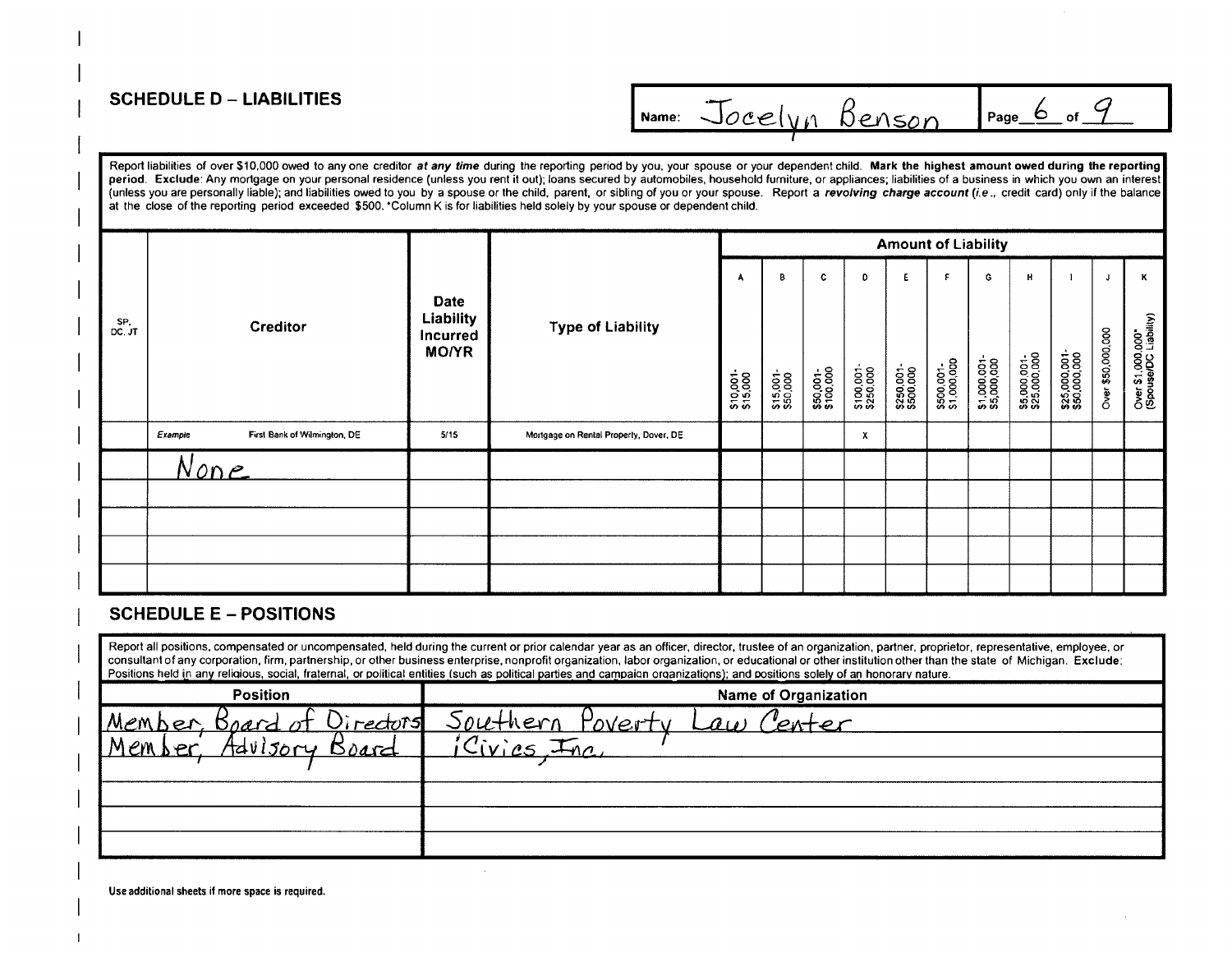# **SCHEDULE F** - **AGREEMENTS** I....-2., cz

|             |                             | Identify the date, parties to, and general terms of any agreement or arrangement that you have with respect to: future employment; a leave of absence during the period of government service;<br>continuation or deferral of payments by a former or current employer other than the state of Michigan; or continuing participation in an employee welfare or benefit plan maintained by a former employer. |
|-------------|-----------------------------|--------------------------------------------------------------------------------------------------------------------------------------------------------------------------------------------------------------------------------------------------------------------------------------------------------------------------------------------------------------------------------------------------------------|
| <b>Date</b> | <b>Parties to Agreement</b> | <b>Terms of Agreement</b>                                                                                                                                                                                                                                                                                                                                                                                    |
| 2010        | Wayne State University      | Tenured Faculty-Unpaid Leave beginning 2019                                                                                                                                                                                                                                                                                                                                                                  |
|             |                             |                                                                                                                                                                                                                                                                                                                                                                                                              |
|             |                             |                                                                                                                                                                                                                                                                                                                                                                                                              |
|             |                             |                                                                                                                                                                                                                                                                                                                                                                                                              |
|             |                             |                                                                                                                                                                                                                                                                                                                                                                                                              |
|             |                             |                                                                                                                                                                                                                                                                                                                                                                                                              |

#### **SCHEDULE G** - **GIFTS**

Report the source (by name), a brief description, and the value of all gifts totaling more than \$500 received by you, your spouse, or your dependent child from any source during the year. **Exclude:** Gifts from relatives. gifts of personal hospitality from an individual, local meals. and gifts to a spouse or dependent child that are totally independent of his or her relationship to you. Gifts with a value of \$50 or less need not be added towards the \$500 disclosure threshold.

|          | <b>Source</b>                   | <b>Description</b>                                                                                | Value |
|----------|---------------------------------|---------------------------------------------------------------------------------------------------|-------|
| Example: | Mr. Joseph Smith, Arlington, VA | Silver Platter (prior determination of personal friendship received from the Committee on Ethics) | 550   |
|          | None                            |                                                                                                   |       |
|          |                                 |                                                                                                   |       |
|          |                                 |                                                                                                   |       |
|          |                                 |                                                                                                   |       |
|          |                                 |                                                                                                   |       |
|          |                                 |                                                                                                   |       |
|          |                                 |                                                                                                   |       |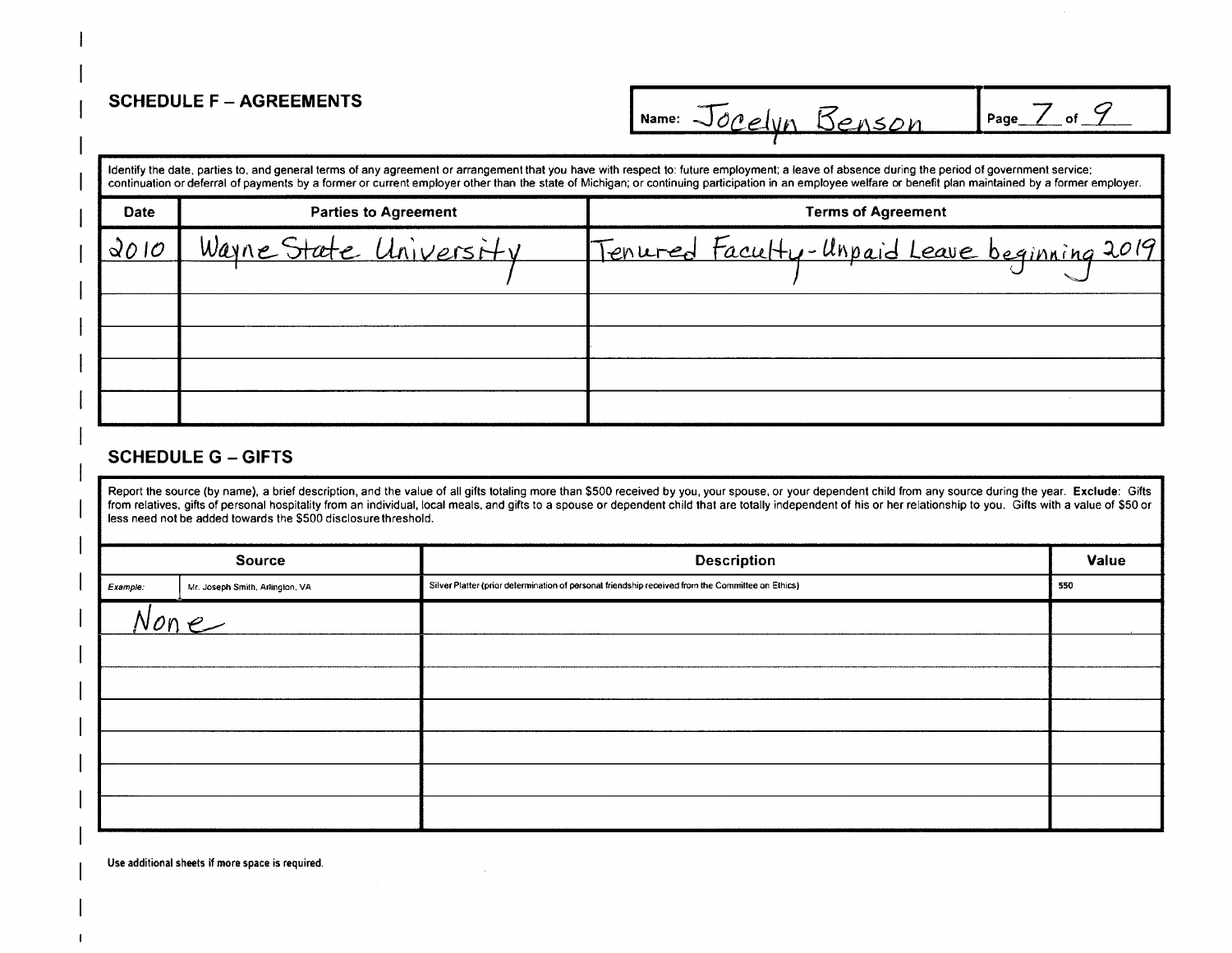#### **SCHEDULE H - TRAVEL PAYMENTS and REIMBURSEMENTS**

Page  $\frac{8}{5}$  of  $\frac{9}{5}$ Name: Jocelyn Benson

Identify the source and list travel itinerary, dates and nature of expenses provided for travel and travel-related expenses by you, your spouse, or your dependent child during the reporting period. Indicate whether a family member accompanied the traveler at the sponsor's expense. Disclosure is required regardless of whether the expenses were paid directly by the sponsor or were paid by you and reimbursed by the sponsor. Exclude travel provided to a spouse or dependent child that is totally independent of his or her relationship to you.

|                  | Source                                    | Date(s)   | City of Departure-Destination-City of Return | Lodging?<br>(Y/N) | Food?<br>(Y/N) | Family Member<br>Included? (Y/N) |
|------------------|-------------------------------------------|-----------|----------------------------------------------|-------------------|----------------|----------------------------------|
|                  | Government of China (MECEA)               | Aug. 6-11 | DC-Beijing, China-DC                         | Y                 | $\mathbf{Y}$   | N                                |
| <b>Examples:</b> | Habitat for Humanity (charity fundraiser) | Mar. 3-4  | DC-Boston-DC                                 | $\mathbf Y$       | $\mathbf Y$    | Y                                |
|                  | None N/A                                  |           |                                              |                   |                |                                  |
|                  |                                           |           |                                              |                   |                |                                  |
|                  |                                           |           |                                              |                   |                |                                  |
|                  |                                           |           |                                              |                   |                |                                  |
|                  |                                           |           |                                              |                   |                |                                  |
|                  |                                           |           |                                              |                   |                |                                  |
|                  |                                           |           |                                              |                   |                |                                  |
|                  |                                           |           |                                              |                   |                |                                  |
|                  |                                           |           |                                              |                   |                | $\sim$                           |
|                  |                                           |           |                                              |                   |                |                                  |
|                  |                                           |           |                                              |                   |                |                                  |
|                  |                                           |           |                                              |                   |                |                                  |
|                  |                                           |           |                                              |                   |                |                                  |
|                  |                                           |           |                                              |                   |                |                                  |